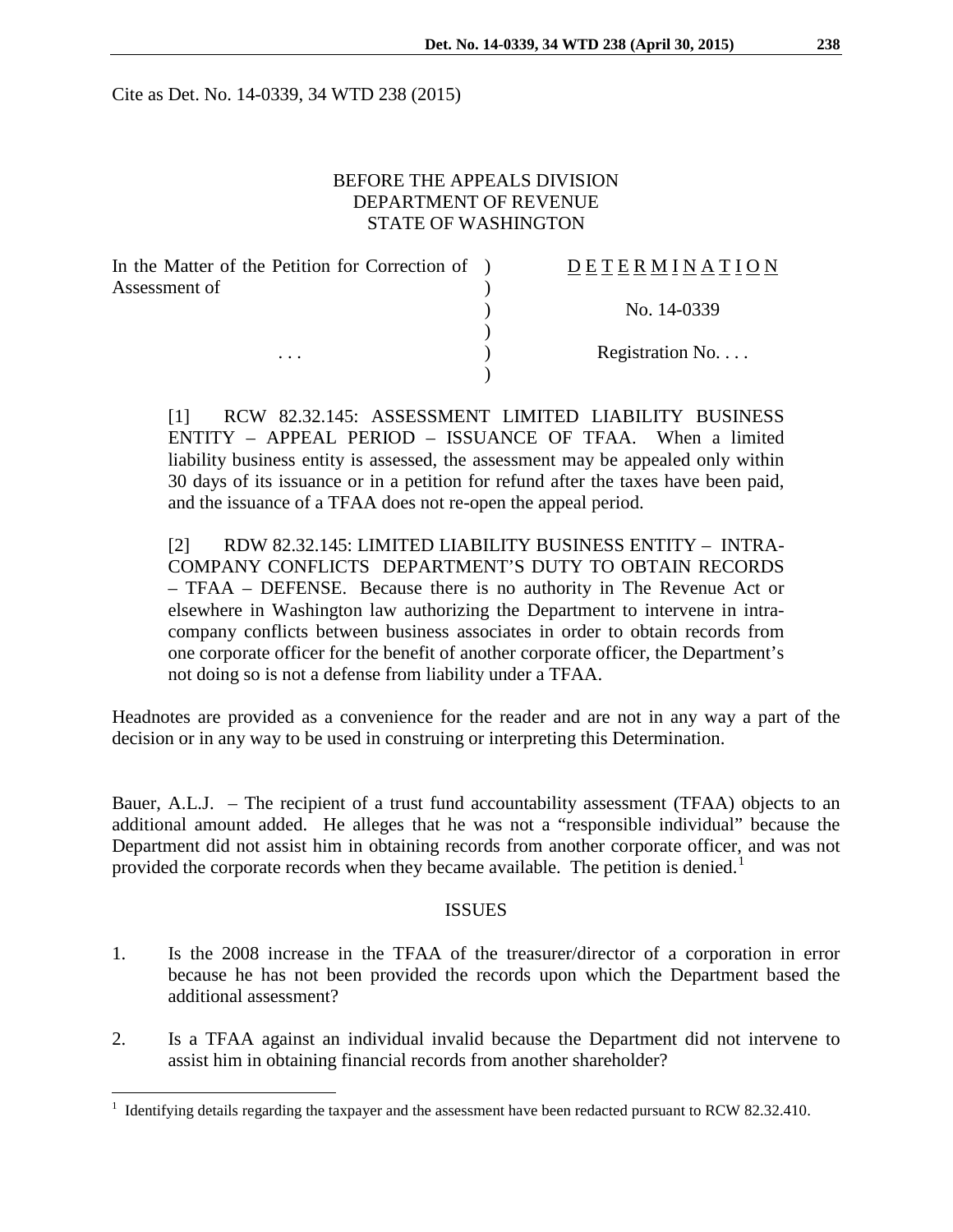## FINDINGS OF FACT

[Corporation], which installed heating and air conditioning systems, was incorporated on February 28, 2008. It charged and collected retail sales taxes from its retail customers on sales and installation of heating and air conditioning systems.  $[Taxpayer]<sup>2</sup>$  $[Taxpayer]<sup>2</sup>$  $[Taxpayer]<sup>2</sup>$  was one of  $[Corporation]<sup>2</sup>$ s three incorporators, and served as its Treasurer and Director during 2008.

From its incorporation to its dissolution, [Corporation] filed several tax returns but remitted no taxes. The Compliance Division (Compliance) of the Department of Revenue (Department) was able to seize some taxes from [Corporation]'s bank account only under warrants that were based on Taxpayer's filings or estimated assessments.

The Department closed [Corporation]'s reporting account on March 31, 2010, and Washington's Secretary of State's office dissolved [Corporation] on June 1, 2010, for failure to renew its license and provide an annual report. At that time, two tax warrants remained unpaid in the total amount of  $\overline{\$}$ ....<sup>[3](#page-1-1)</sup>

On April 26, 2010, Compliance issued an estimated TFAA under the provisions of RCW 82.32.145 against Taxpayer's marital community for state and local sales taxes [Corporation] had collected but not remitted, including penalties and interest thereon, in the total amount of \$... . .

Taxpayer appealed his TFAA to the Department on May 12, 2012, arguing he was not a "responsible party" in accordance with RCW 82.32.145 and was therefore not liable for those taxes' payment. On May 29, 2013, we issued Det. No. . . . holding Taxpayer to be a "responsible person" and sustaining the TFAA. On July 1, 2013, Taxpayer petitioned for reconsideration of Det. No.  $\dots$  which was denied on February 20, 201[4](#page-1-2) in Det. No.  $\dots$ <sup>4</sup>

Footnote 3 of Det. No. . . . noted that, since the issuance of the outstanding warrants (Invoices 4 and 7) and the filing of Taxpayer's appeal, Compliance had obtained from another of [Corporation]'s officers/directors documentation that would allow Compliance to more accurately calculate [Corporation]'s tax liabilities from its formation in 2008 through its dissolution in 2010. On February 10, 2014, based on the new records received, Compliance adjusted [Corporation]'s assessment for the period March 1, 2008 through December 31, 2008. The adjusted assessment increased [Corporation]'s retail sales tax liability from \$. . . (originally issued on May 2[5](#page-1-3), 2010) to  $\$\dots$ <sup>5</sup> The assessment was mailed to [Corporation]'s address on file with the Department as required by RCW  $82.32.130.^6$  $82.32.130.^6$  Because [Corporation] did not petition for

<span id="page-1-0"></span><sup>&</sup>lt;sup>2</sup> Although the marital community was assessed in accordance with Washington's community property laws, we will refer to [Taxpayer] as the single taxpayer.

<span id="page-1-1"></span><sup>&</sup>lt;sup>3</sup> Compliance issued a warrant (Inv. 7) on June 29, 2010 that included the unpaid amounts assessed for both 2008 (Inv. 6) and 2010 (Inv. 5). This warrant has approximately \$. . . , including penalties and interest, still owing. The warrant issued on March 23, 2010 for unpaid amounts in 2009 (Inv. 4), with the amount of penalties and interest, still has \$. . . due and owing.

<span id="page-1-2"></span> $4 \ldots$ 

<span id="page-1-3"></span><sup>&</sup>lt;sup>5</sup> Compliance had originally based the 2010 assessment on the tax measure [Corporation] had used to erroneously report B&O tax under the service and other activities classification for the 2008 period.

<span id="page-1-4"></span> $6$  RCW 82.32.130 provides: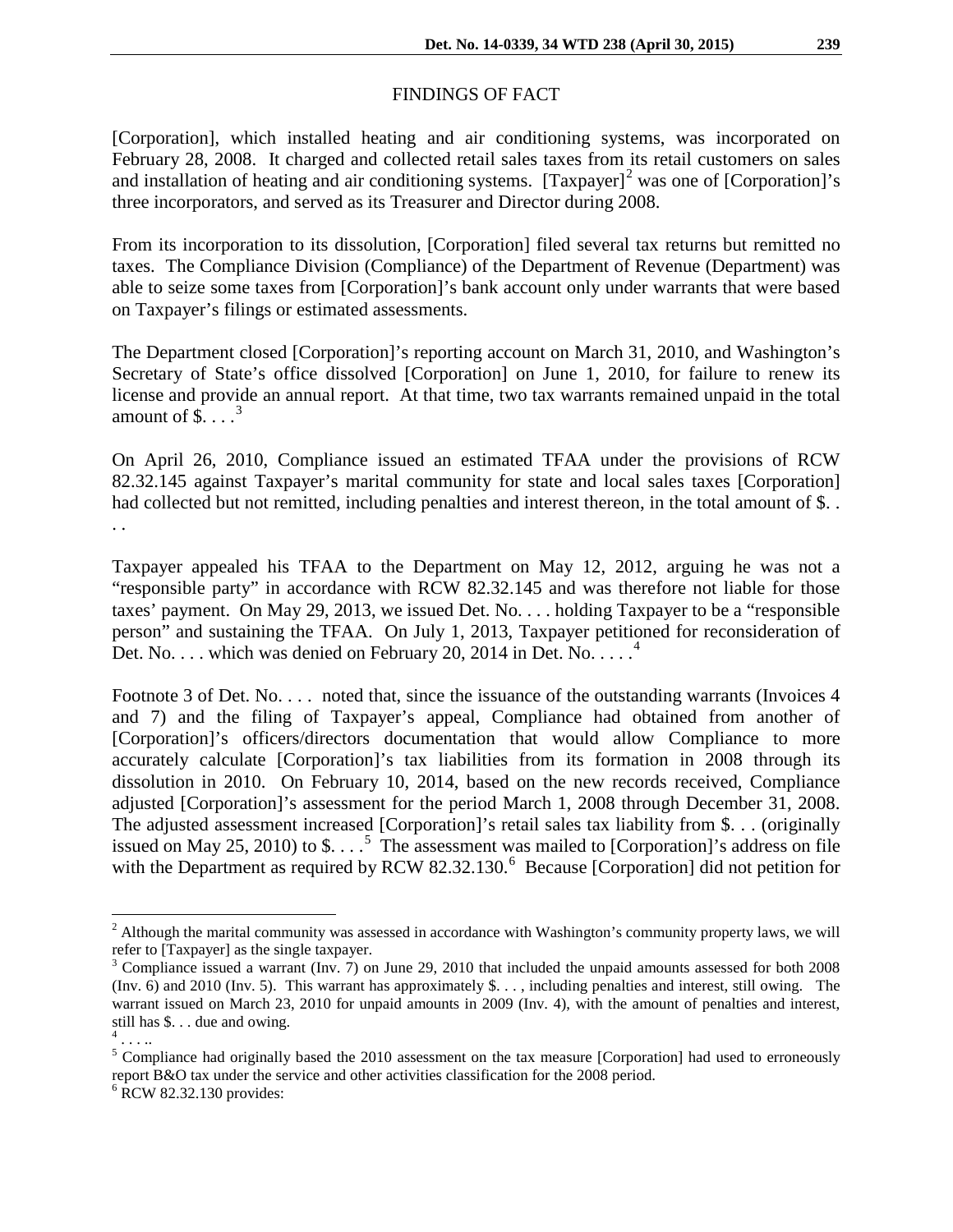correction of the 2008 assessment issued on February 10, 2014 within the 30 days prescribed by WAC 458-20-100(4), it became final on March 12, 2014.

On February 18, 2014, Compliance amended Taxpayer's TFAA, increasing it by \$. . . . Compliance explained the calculation in the cover letter:

Enclosed is your copy of your amended Trust Fund Accountability Assessment. The original assessment was issued to you on April 26, 2012. We know the assessment needed adjustments and stated in our conclusion to your original appeal:

If we are upheld, we will need to adjust the liability to the Corporation by  $\$\ldots\$ and increase the TFAA by the sales tax portion based on the invoices they provided.

The adjustments to the corporate liability [are] based on the records provided by the Corporate Officers and/or check copies provided by [Corporation] customers. You will see that the 2008 Tax Due has increased by \$. . . and the 2010 Tax Due has decreased by \$. . . . The net result is an increase in Tax Due of \$. . . . This is much less than what we originally anticipated because we did not use any documents that did not meet all of our requirements for proof of collected sales tax. I am enclosing the working papers used by the Excise Tax Examiner to determine the final adjustments.

The current balance before the amendments was \$. . . . The current outstanding balance is \$. . . . Please remit the increased balance or appeal the balance by April 24, 2014. This only pertains to the adjustment and does not affect the status of the original assessment.

On March 20, 2014, Taxpayer petitioned the Department for correction of assessment, objecting to the additional \$. . . added to his TFAA of collected, but unremitted, retail sales taxes attributable to 2008.

### ANALYSIS

1. RCW 82.32.145 provided for the assessment of "responsible individuals" for the payment of retail sales tax funds collected and held in trust under RCW 82.08.050 by a corporate or limited liability business entity (entity) that is no longer operating, dissolved, or insolvent. Subsection (4) provided that persons issued notices of TFAA assessments are entitled to administrative appeal procedures.<sup>[7](#page-2-0)</sup> Subsection (6) provided that an entity's liability remains the same even though duplicate amounts may have been assessed under TFAAs. The issuance of a TFAA does not relieve the entity from tax.

<sup>[</sup>I]f the notice or order is mailed, it shall be addressed to the address of the taxpayer as shown by the records of the department, or, if no such address is shown, to such address as the department is able to ascertain by reasonable effort. Failure of the taxpayer to receive such notice or order whether served, mailed, or provided electronically as provided in RCW 82.32.135 shall not release the taxpayer from any tax or any increases or penalties thereon.

On Aug 8, 2010, the Department received a post office notice that [Corporation]'s mail should be forwarded to . . . . This is the Department's last known address for [Corporation].

<span id="page-2-0"></span> $^7$  As noted in Det. No. . . . , we are using the 1995 version of RCW 82.32.145 instead of the 2010 version.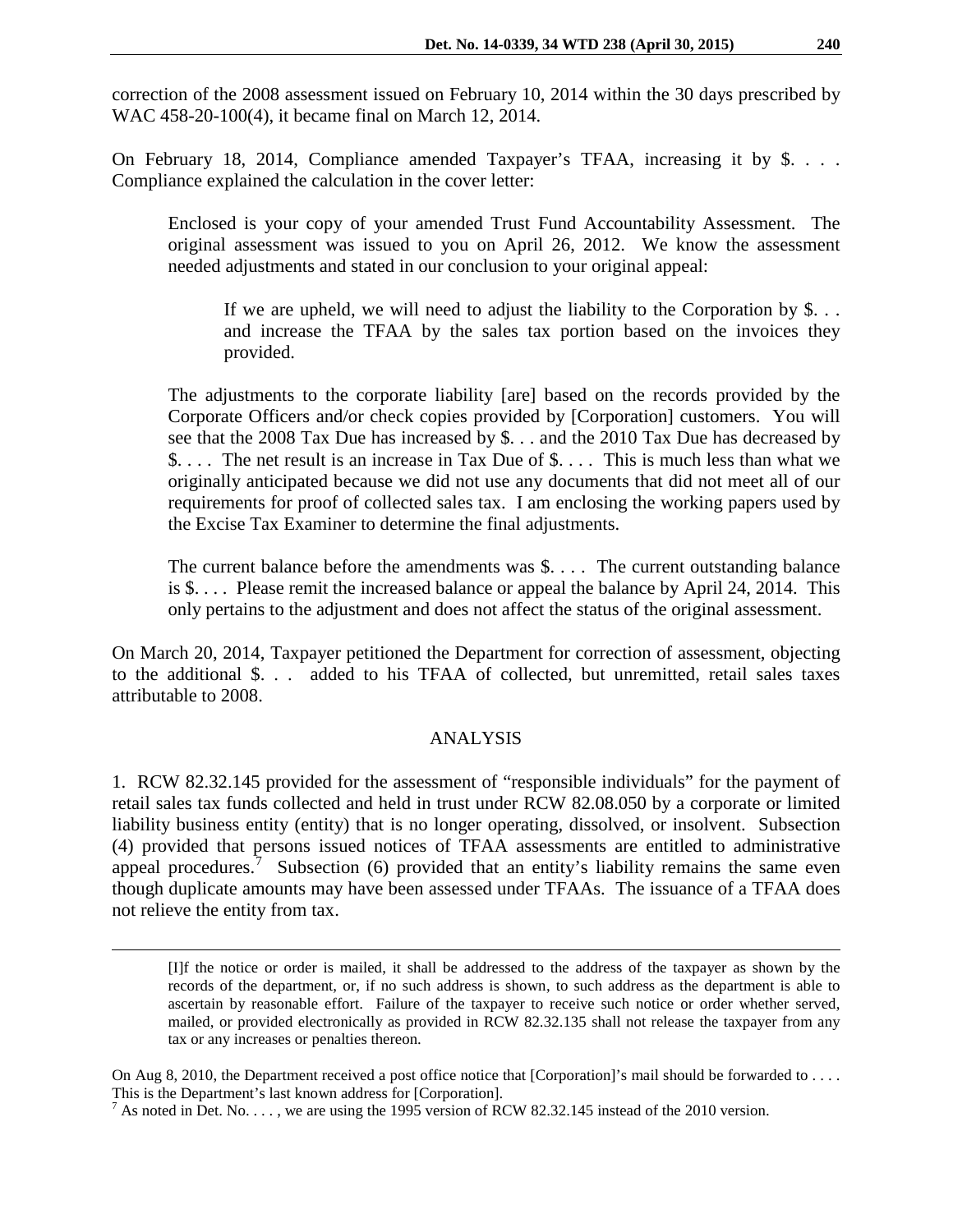Taxpayer complains:

The Department claims to have received additional documentation showing an additional \$. . . in sales tax was collected, but the Department has not shared this information with [Taxpayer], and [Taxpayer] has not otherwise received this information. Because [Taxpayer] worked with the Department during the original desk audit, provided all the information he had available, and was unaware of the any additional sales and additional collected sales tax, [Taxpayer] did not willfully fail to pay the \$. . . to the Department.

(Emphasis added.) In Det. No. 03-0066R, 23 WTD 243 (2004), however, the Department concluded that a taxpayer who had received a TFAA could not challenge the amount of the tax assessment underlying the TFAA. The taxpayer in that case asserted that the corporation had not collected some or all of the taxes included in the TFAA. In concluding that the individual taxpayer could not challenge the amounts underling the TFAA, the Department reasoned:

We cannot grant such an offset in a TFAA appeal. The original taxpayer, the business, had an opportunity to contest the amount of taxes assessed when DOR issued the notices of balance due. RCW 82.32.160. It did not appeal. The statutory consequence is that "[i]f no such petition is filed within the thirty-day period covered by the assessment the assessment shall become final." RCW 82.32.160. Generally, once a tax assessment become[s] final, there is no jurisdiction for DOR to accept a petition for correction of the assessment.

Det. No. 03-0066R, 23 WTD 243 (2004); *see also* Det. No. 87-39, 2 WTD 189 (1987); Det No. 86-268, 1 WTD 245 (1986).

Appeals within 30 days of a TFAA – or, as in this case, an adjustment in the amount of a TFAA - - may concern matters only as to the issuance of the TFAA itself, such as whether one is a "responsible party" under RCW 82.32.145. Det. No. 08-0116, 27 WTD 228 (2008).

As 23 WTD 243 explains, [Corporation] had 30 days to appeal its assessments after each one's issuance without prior payment. RCW 82.32.160; WAC 458-20-100(4). To that end, [Corporation] could have reviewed the records used and challenged the underlying increase. [Corporation] never appealed any of its assessments, including the additional assessment dated March 25, 2014 that was the basis for the increased TFAA here at issue, and those appeal periods have now passed. Taxpayer may challenge their amounts only in a petition for refund after the taxes have been paid. RCW 82.32.060; WAC 458-20-229; Det. No. 03-0066R, 23 WTD 243 (2004).

This issue concerns only Taxpayer's objection to the increase in the amount of his TFAA, and not whether the adjustment to the TFAA was wrongly issued. Accordingly, Taxpayer's petition as to this issue is denied.

2. RCW 82.01.060(1) provides that one of the powers and duties of the Department is to:

Assess and collect all taxes and administer all programs relating to taxes which are the responsibility of the tax commission at the time chapter 26, Laws of 1967 ex. sess. takes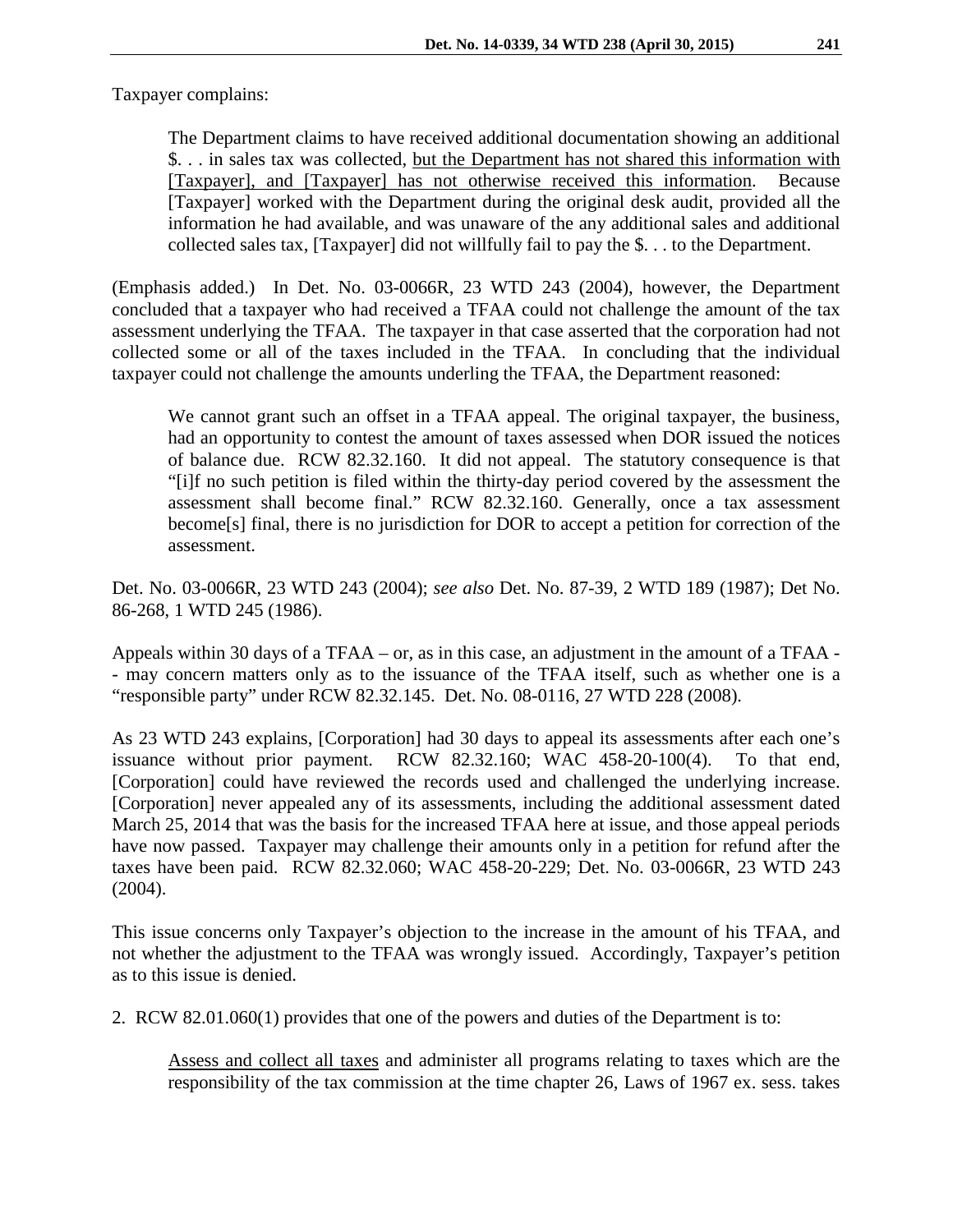effect or which the legislature may hereafter make the responsibility of the director or of the department;

(Emphasis added.) According to Taxpayer, the Department shares fault in this matter. He has alledged:

After filing the 2009 return for [[Corporation]], . . . [Business Partner A] . . . and [Taxpayer] voluntarily contacted the Department for assistance in obtaining copies of all sales invoices and banking information from [Business Partner B] and [Spouse]. The [Business Partner B and Spouse] had possession of all the relevant documentation, and refused to turn over any documentation or provide copies. The DOR did not initiate this action. . .. [Taxpayer] and [Business Partner A] contacted the Department because they could not obtain information from [Business Partner B]; otherwise, they provided all the information they had. [Business Partner B] controlled all the sales information, and he refused to provide that information to [Taxpayer], [Business Partner A], and the Department. Also, [Taxpayer] did not issue or review [Corporation] invoices or receipts and could only prepare the 2008 excise tax return based on the information that was entered into Quickbooks. . . .

The Department has lost sight of the fact that [Taxpayer] is a victim of [Business Partner B]'s fraud, and that [Taxpayer] and [Business Partner A] voluntarily reached out to the Department of Revenue for assistance. Now, the Department is punishing [Taxpayer] for being a victim and for voluntarily contacting the Department. Had [Taxpayer] not contacted the Department, he most likely would not be in this position today. Accordingly, holding [Taxpayer] liable for the full amount of the trust fund liability assessment is an unduly harsh consequence, and it will have a chilling effect on other similarly-situation taxpayers.

(Letter dated July 1, 2013, Subj: Petition for Reconsideration of DOR Determination, pp. 1-2, Taxpayer's emphasis.) Taxpayer in his present petition again asserts that when [Business Partner B] . . . would not provide him with the [Corporation] documentation he needed to fill out the 2008 excise tax return, he:

voluntarily contacted the Department to address this issue. Once of the reasons for contacting the Department was for assistance in obtaining copies of all sales invoices and banking information from [Business Partner B] . . . and [Business Parter B's] . . . wife. [Business Partner B and Spouse] . . . had possession of all the relevant documentation, and refused to turn over any documentation or provide copies. The DOR did not initiate this action.<sup>[8](#page-4-0)</sup>

(Emphasis ours.) Taxpayer thus, again, argues he is not liable for the additional trust fund assessment for 2008 because the Department did not assist him in obtaining records for that year.

<span id="page-4-0"></span><sup>8</sup> Page 2, Taxpayer's appeal dated March 20, 2014, to the Department's District Compliance Manager.